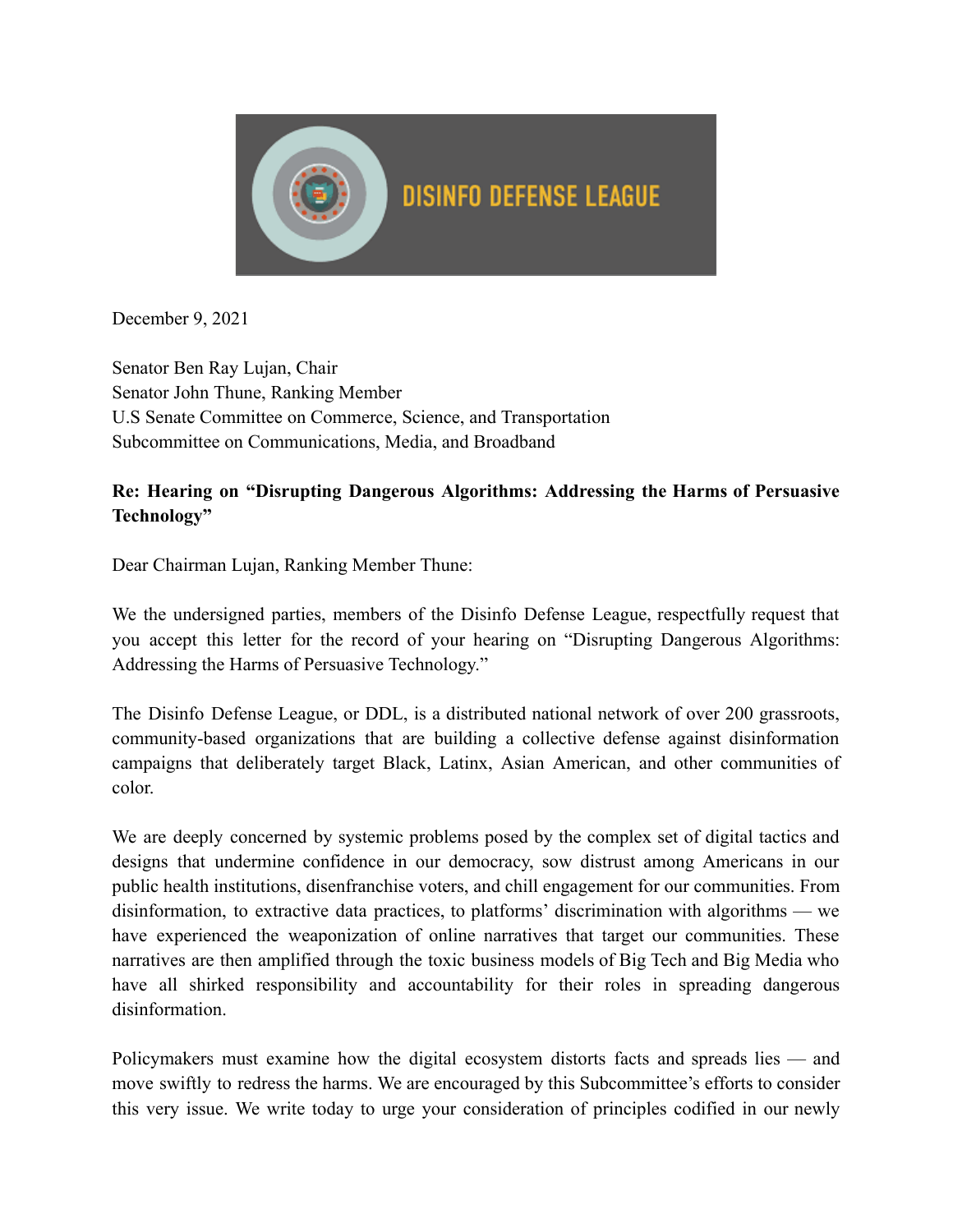launched Disinfo Defense League Policy Platform,<sup>1</sup> designed to rein in technology companies' extractive data practices and to safeguard privacy and civil rights on social media platforms. We are calling for policymakers to enact a strategic set of solutions to quell disinformation and build a media ecosystem that serves the public interest by promoting accurate news and information, protecting civil and human rights, and fostering an informed, equitable electorate across all languages.

 We are calling for broad reforms from Congress to adopt comprehensive digital-privacy legislation that protects digital civil rights by:

- *Limiting Big Tech's collection and use of our personal information.*
- *Establishing individuals' rights to control our own data.*
- *Enhancing data transparency.*
- *Preventing discrimination by algorithms.*
- *Enhancing platform transparency about the impacts of their business models.*
- *Protecting whistleblowers & external researchers.*
- *Setting a floor for consumer protection, not a ceiling.*
- *Enlisting the assistance of other federal agencies that protect the public with specialized expertise.*
- *Expanding Federal Trade Commission oversight* .

 In addition to addressing the root design and algorithmic components of the problem, we also believe that Congress should support measures that will build up healthier and diverse information pathways for Americans to access news as a public good. Local news can be a powerful antidote to the spread of disinformation. To fully combat the problems of disinformation, hate and other malign practices online, we must fund local journalism. To that end, Congress should pass legislation to tax online advertising and direct those monies to support high-quality noncommercial and local journalism.

 We urge you to examine and champion the principles within our Disinfo Defense League Policy Platform, which centers civil rights, places a responsibility on platforms to be transparent about their business models and data practices, and builds up healthier information pathways for people all over America.

<sup>&</sup>lt;sup>1</sup> Disinfo Defense League, Policy Platform (Dec. 7, 2021), <https://www.disinfodefenseleague.org/policy-platform>.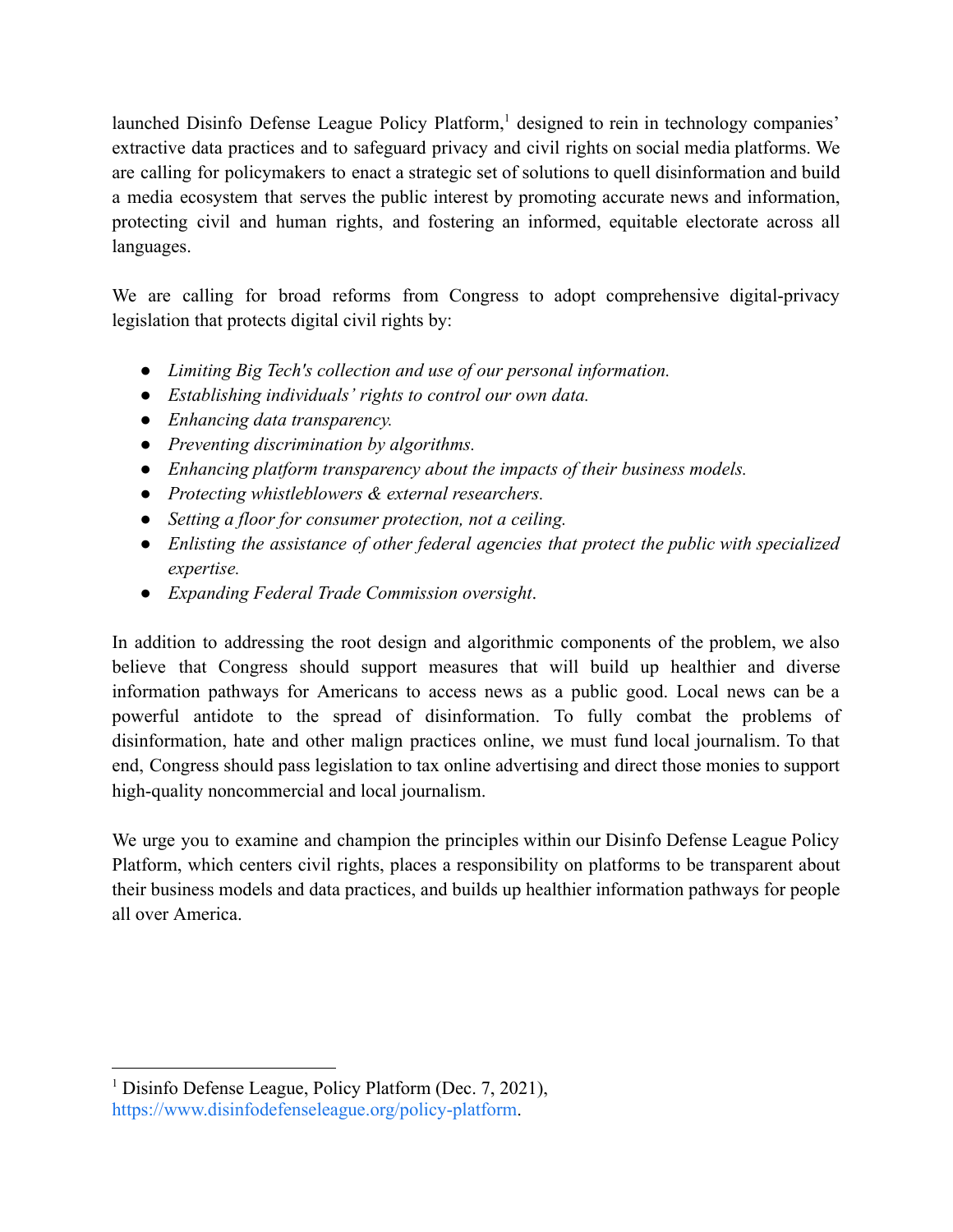Respectfully submitted,

 Access Humboldt Access Now Arab American Institute (AAI) Asian Americans Advancing Justice | AAJC Asiant Pacific American Labor Alliance, AFL-CIO Climate Disinformation Coalition Common Cause Cybersecurity for Democracy Equality Labs Facebook Users Union Free Press Action Friends of the Earth Global Exchange Indian American Impact Japanese American Citizens League Media Alliance National Council of Asian Pacific Americans ProgressNow New Mexico The Greenlining Institute UltraViolet United We Dream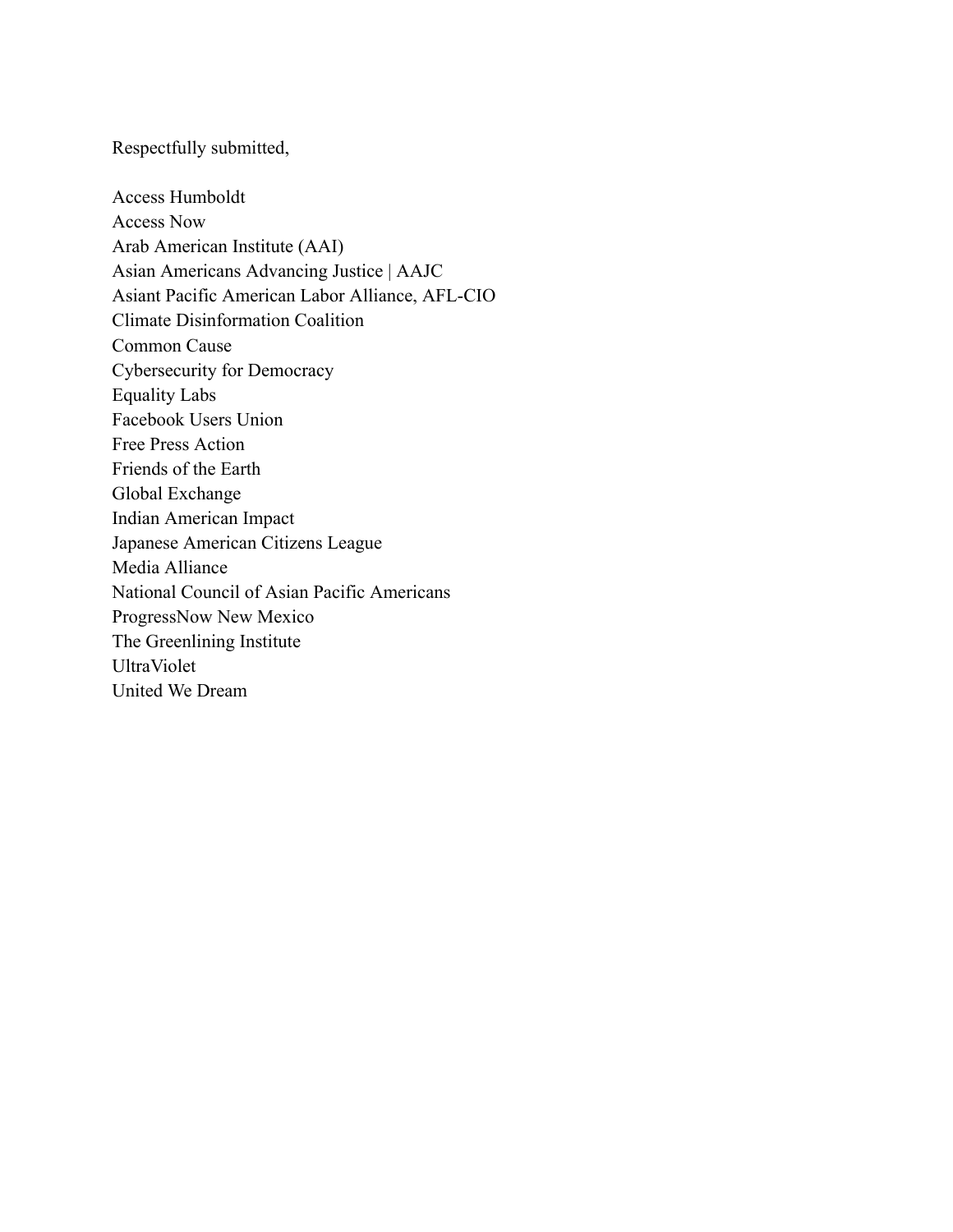# **DISINFO DEFENSE LEAGUE POLICY PLATFORM**

**D E C E M B E R 2 0 2 1**



W W W . D I S I N F O D E F E N S E L E A G U E . O R G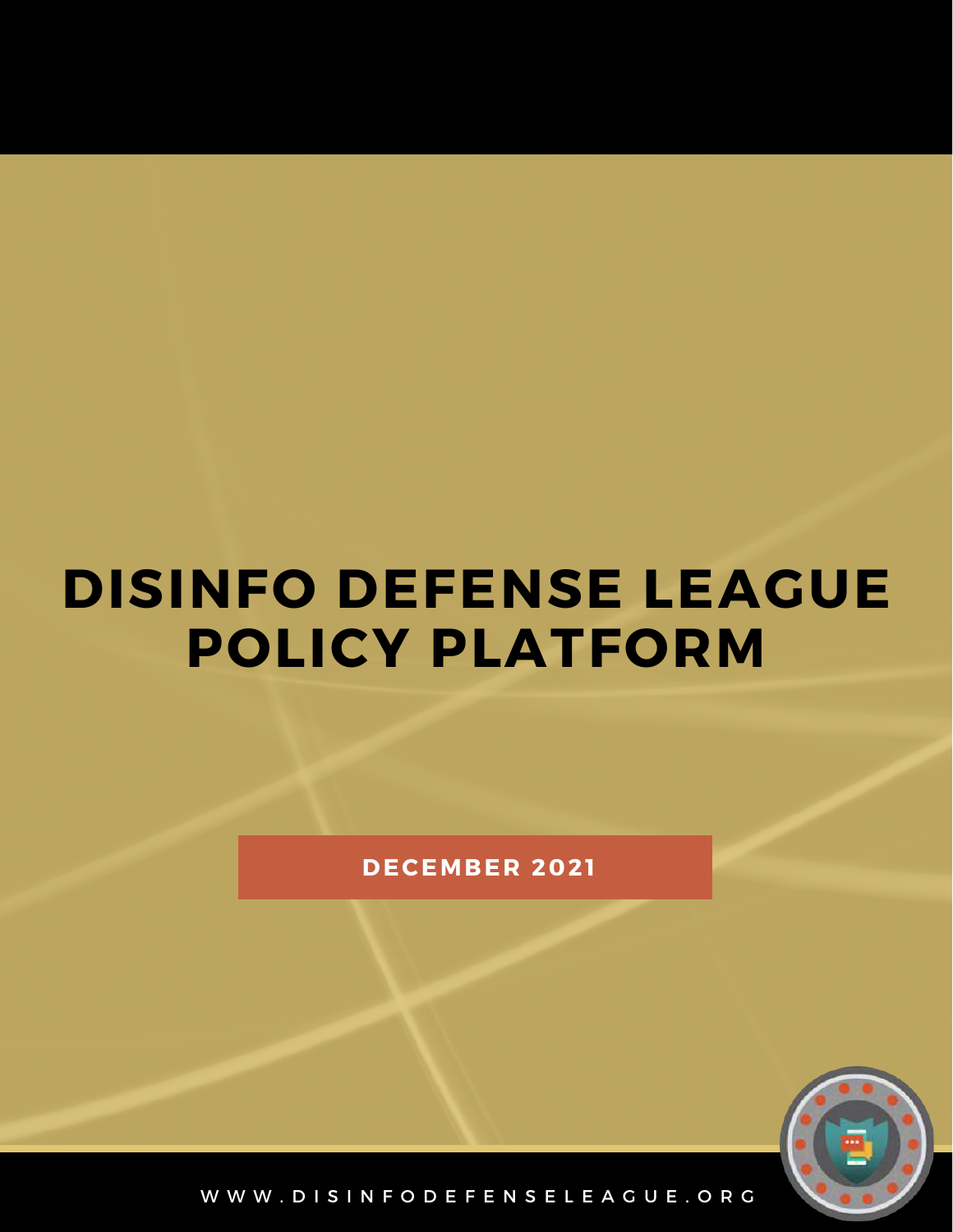#### **DISINFO DEFENSE LEAGUE POLICY PLATFORM**

The Disinfo Defense League is a distributed network of grassroots, community-based organizations that are building a collective defense against disinformation and surveillance campaigns that deliberately target Black, Latinx, Asian Americans and Indigenous people, along with other communities of color.

Over the past year, disinformation campaigns built on the system of surveillance capitalism have disrupted the ability to organize and disseminate accurate information - leading to real-world harms such as voter suppression, an insufficient public-health response to the pandemic, hate crimes, violence, harassment and a deadly insurrection at the U.S. Capitol.

**Weaponized narratives targeting our** communities are amplified through the **toxic business models of Big Tech and Big M e d i a .**

Online platforms, cable channels and broadcasters alike have all shirked responsibility and accountability for their roles in spreading dangerous disinformation. Policymakers must examine how the corporate media ecosystem distorts facts and spreads lies - and move swiftly to redress the harms.

We are calling for policymakers to enact a strategic set of solutions to quell disinformation and build a media ecosystem that serves the public interest by promoting accurate news and information, protecting civil and human rights, and fostering an informed, equitable electorate across all languages.

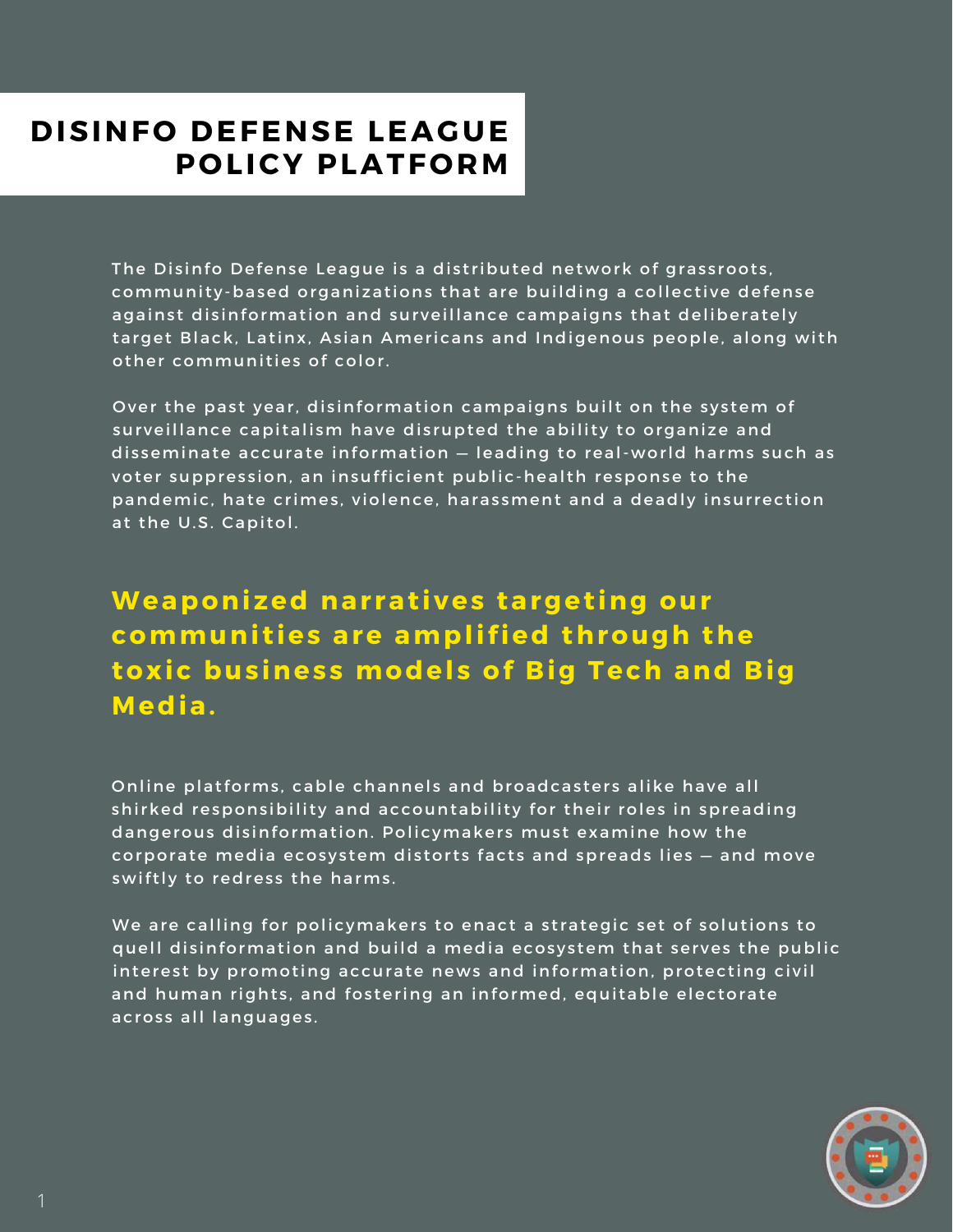## LEGISLATIVE ACTION

Congress should adopt comprehensive digital-privacy legislation<sup>\*</sup> that protects digital civil rights by:

**1 2**



Users should be able to control how apps use our data. We may want to share our data to receive services we sign up for, but apps should be prohibited from collecting more information than they need from us and from surreptitiously tracking us across the web. For example, the information we hand over for one reason - like providing a phone number for security purposes shouldn't be shared or sold to third party companies.



We should have rights to easily access, correct, delete or download our personal information and take it with us when we leave an online service. Making data portable by law would let people free themselves from a corporate walled garden and easily use other services. These rights should apply equally to users across languages.



**\* We support this [legislative language](https://www.freepress.net/sites/default/files/2019-03/online_civil_rights_and_privacy_act_of_2019.pdf) for a digital-privacy and civil-rights bill drafted by Lawyers' Committee for Civil Rights Under Law and Free Press Action.**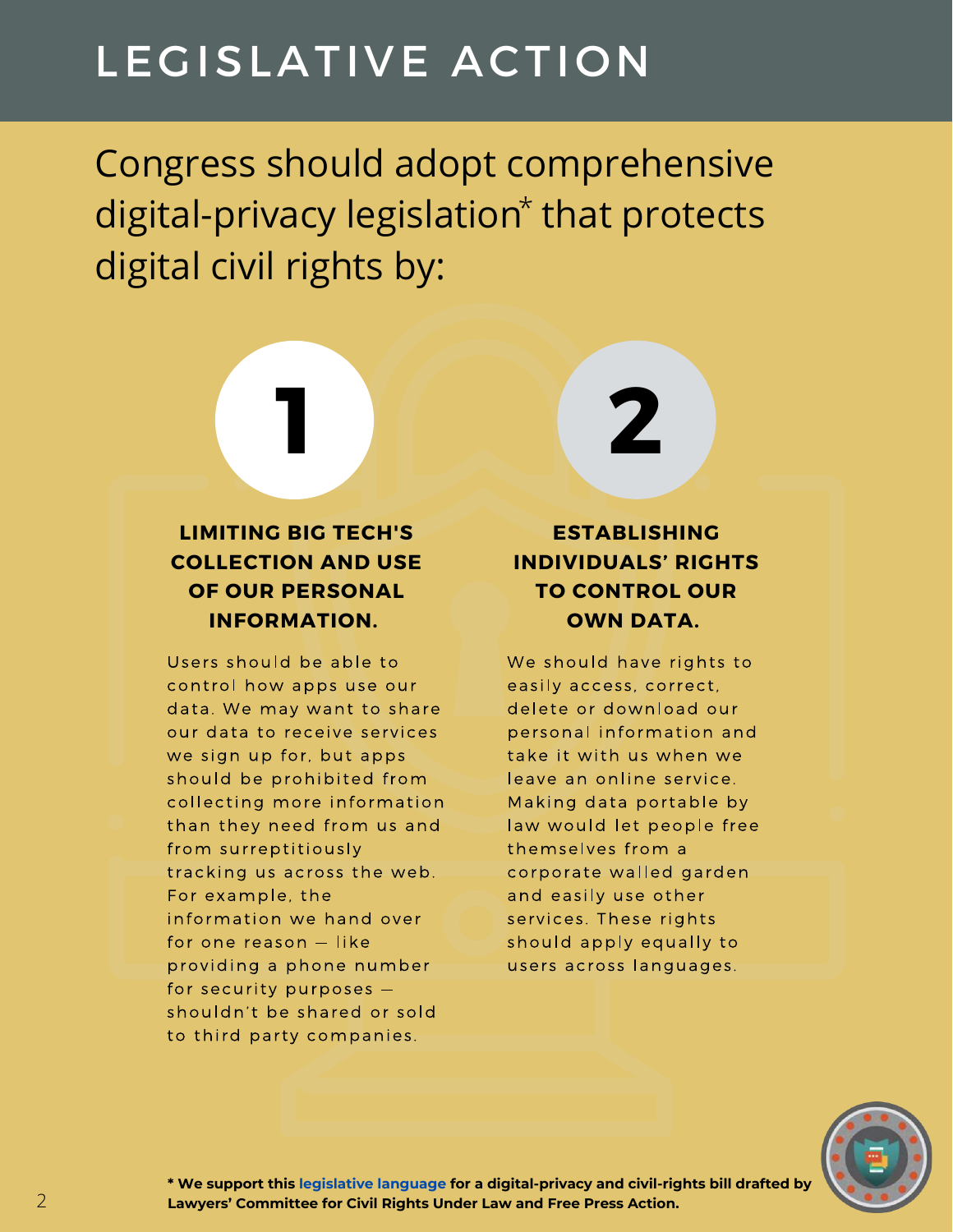**3**

#### **ENHANCING DATA TRANSPARENCY.**

We deserve to know what kinds of information companies and data brokers are collecting about us and there need to be strict safequards on what is off limits. Data brokers gather incredibly private details like individuals' sex, age and gender, geolocation, health information; they can also collect internetsearch histories that can reveal even more sensitive information like a visit to a mental-health facility or religious site. Companies need to disclose not just what information they collect, but where they get the information: who shares data with them, and with whom they share data; how they analyze data to profile us; how they use our information: how they make decisions about what content, goods or services

to offer us; and how they secure our data.

Congress should close loopholes in existing privacy law by banning law enforcement from purchasing information from data brokers without a warrant and companies must conduct routine audits for bias, including an opportunity for independent analysis of algorithmic bias, as well as privacy assessments to determine the risks of this collection. And companies should be required to convey all of this information in two different ways: in an easyto-understand format proactively notifying users, and in an exhaustive and detailed format for regulators, advocates and researchers for regular review.

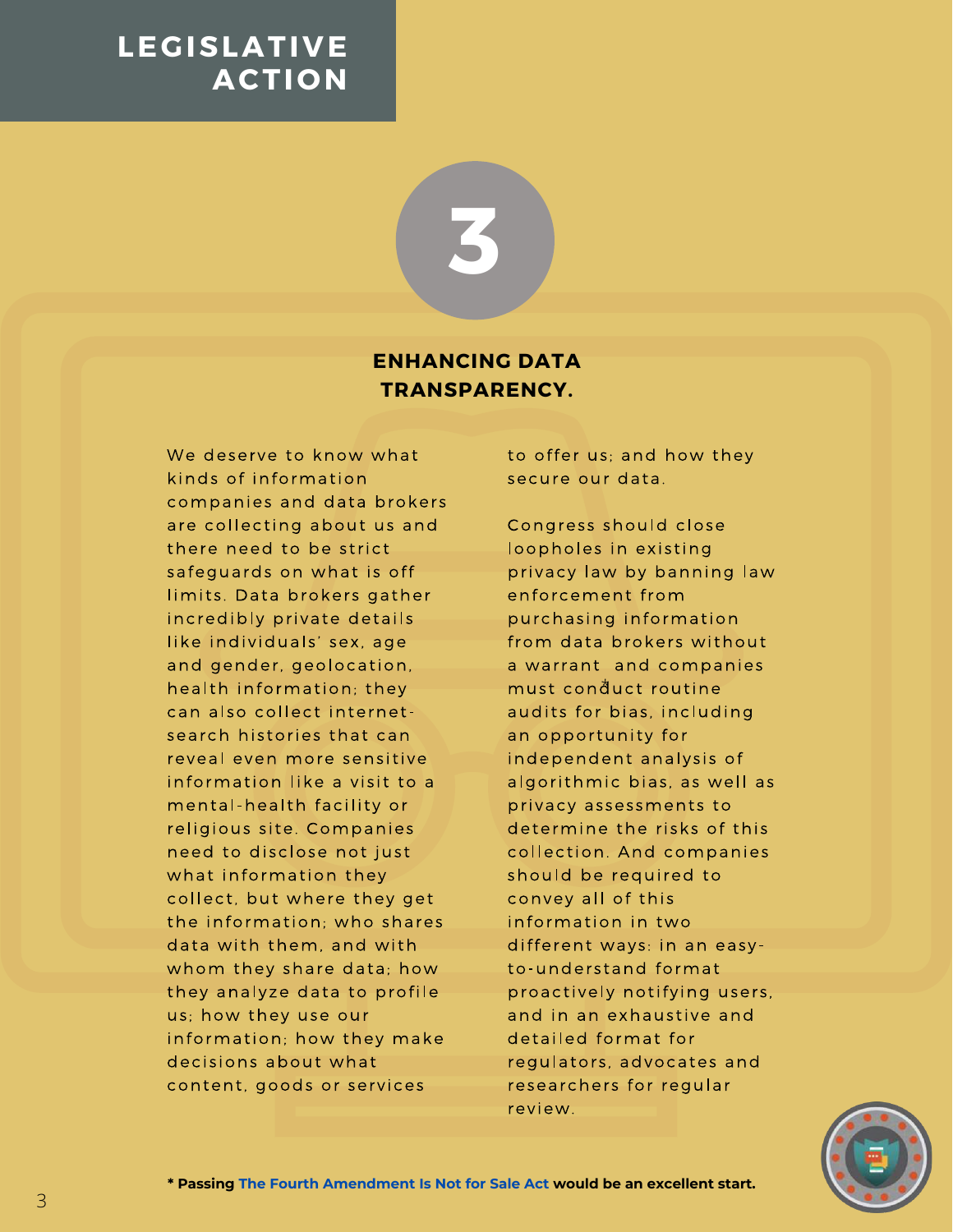**PREVENTING DISCRIMINATION BY ALGORITHMS.**

**4 5**

Everything we do online generates data and every bit of that data can be tracked and used - no matter how innocuous it may appear in isolation - to create dangerous and invasive online profiles. Data feeds powerful algorithms to deliver personalized ads. recommendations and other services. There are some beneficial and harmless uses of these mechanisms when robust transparency and user control are present. But Congress should ban algorithms that profile users and target content to them in ways that constitute age, racial and sex discrimination in employment, housing, lending, and e-commerce. Congress should investigate voting and other civil rights violations that flow from abusive data practices.

**ENHANCING PLATFORM TRANSPARENCY ABOUT THE IMPACTS OF THEIR BUSINESS MODELS.**

Reporting over the past several years has demonstrated that - just as the tobacco companies knew that their products were killing people long before the public was made aware - social-media companies knew about how their business models were harming people and communities long before the details came to light. Companies should be required to provide access to researchers and to immediately disclose when they learn their platform algorithms are being used to discriminate against or otherwise harm people; and the companies should actively and in an ongoing manner mitigate those harms and be held accountable for any persisting harms.

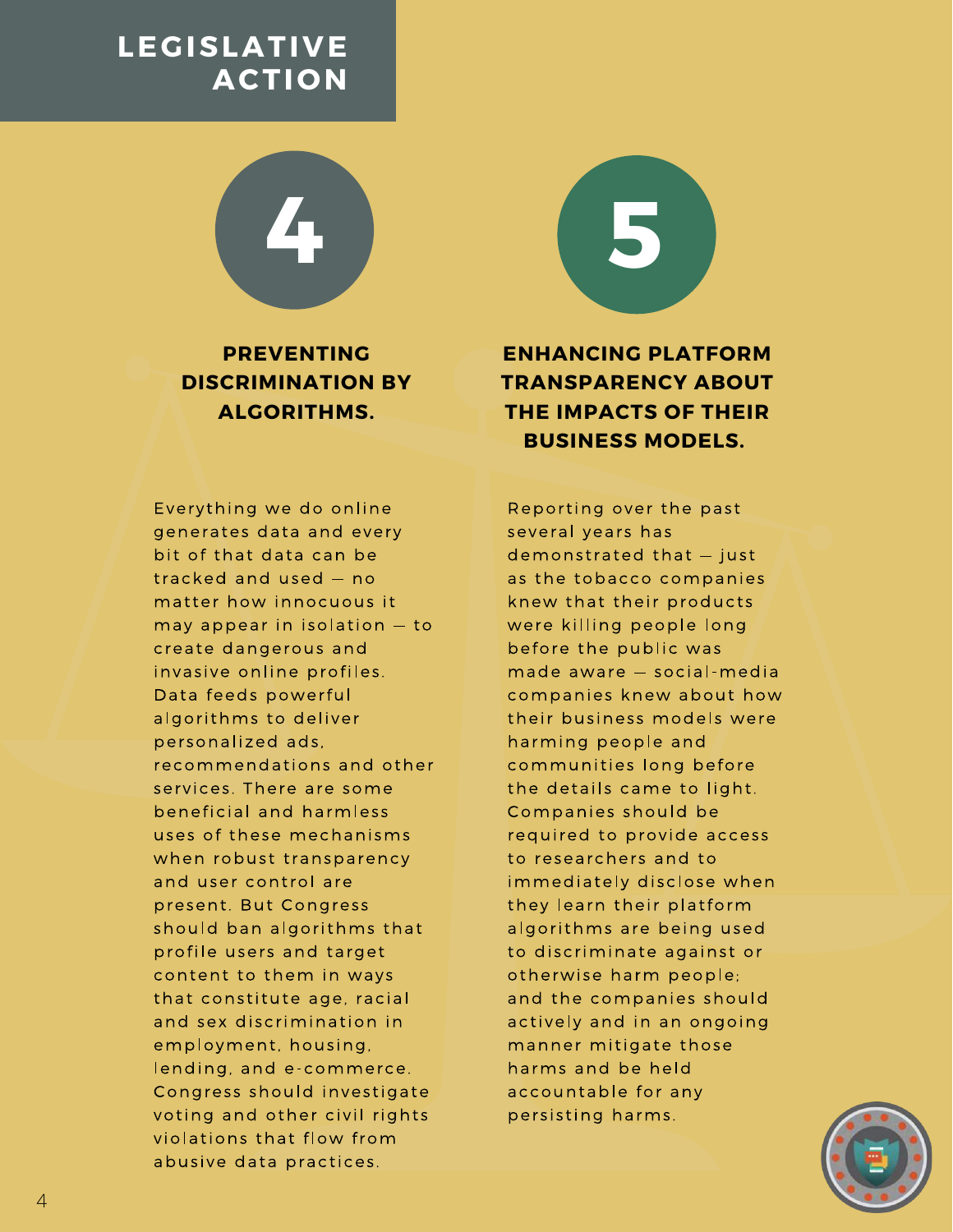**PROTECTING WHISTLEBLOWERS AND EXTERNAL RESEARCHERS.**

**6 7**

We must protect whistleblowers who come forward to expose unethical. immoral and discriminatory behaviors, algorithms and practices inside of tech companies. Protection from retaliation. labor violations. baseless lawsuits, and targeted harassment are critical to guaranteeing the rights of whistleblowers. We must also set out explicit protections for external researcher access to platform data.

**EXPANDING FEDERAL TRADE COMMISSION OVERSIGHT.**

The FTC should have the power and resources to conduct rulemakings and effectively enforce against and prevent data abuses and other unfair or deceptive practices. Congress cannot anticipate and legislate against all future uses and abuses of data that companies may engage in, so lawmakers should enable the FTC to oversee and respond to future violations. For instance, users shouldn't have to waive our privacy, quality of service, or other rights just to access a given service when there's no need for that data to deliver the promised goods.

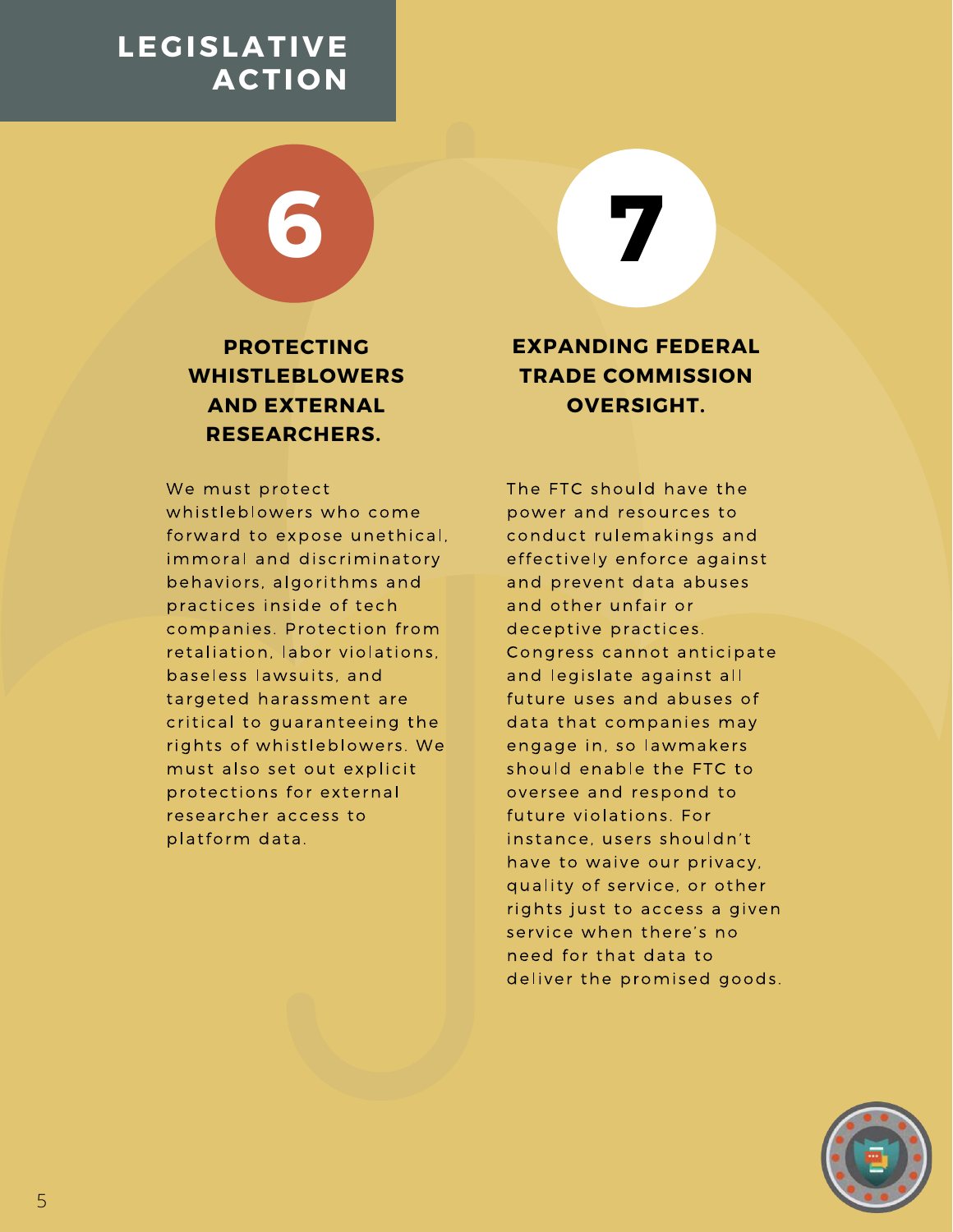

**ENLISTING THE ASSISTANCE OF OTHER FEDERAL AGENCIES THAT PROTECT THE PUBLIC WITH SPECIALIZED EXPERTISE.**

**SETTING A FLOOR FOR CONSUMER PROTECTION, NOT A CEILING.**

Federal agencies such as the **Consumer Financial** Protection Bureau. Department of Education. Department of Labor. Department of Justice and Department of Veterans Affairs, among others, should study how personal information is used in their fields, identify disparities and risks for discrimination. and issue public reports to Congress on a regular basis with special focus on the discriminatory effects on communities of color and non-English speaking groups.

A federal law must refrain from preempting the work that states are doing to build their own consumerprotection or privacy regimes. Many state consumer-protection laws are used to protect marginalized communities. A federal data-privacy law that broadly preempts state laws and weakens these kinds of protections would jeopardize civil rights.

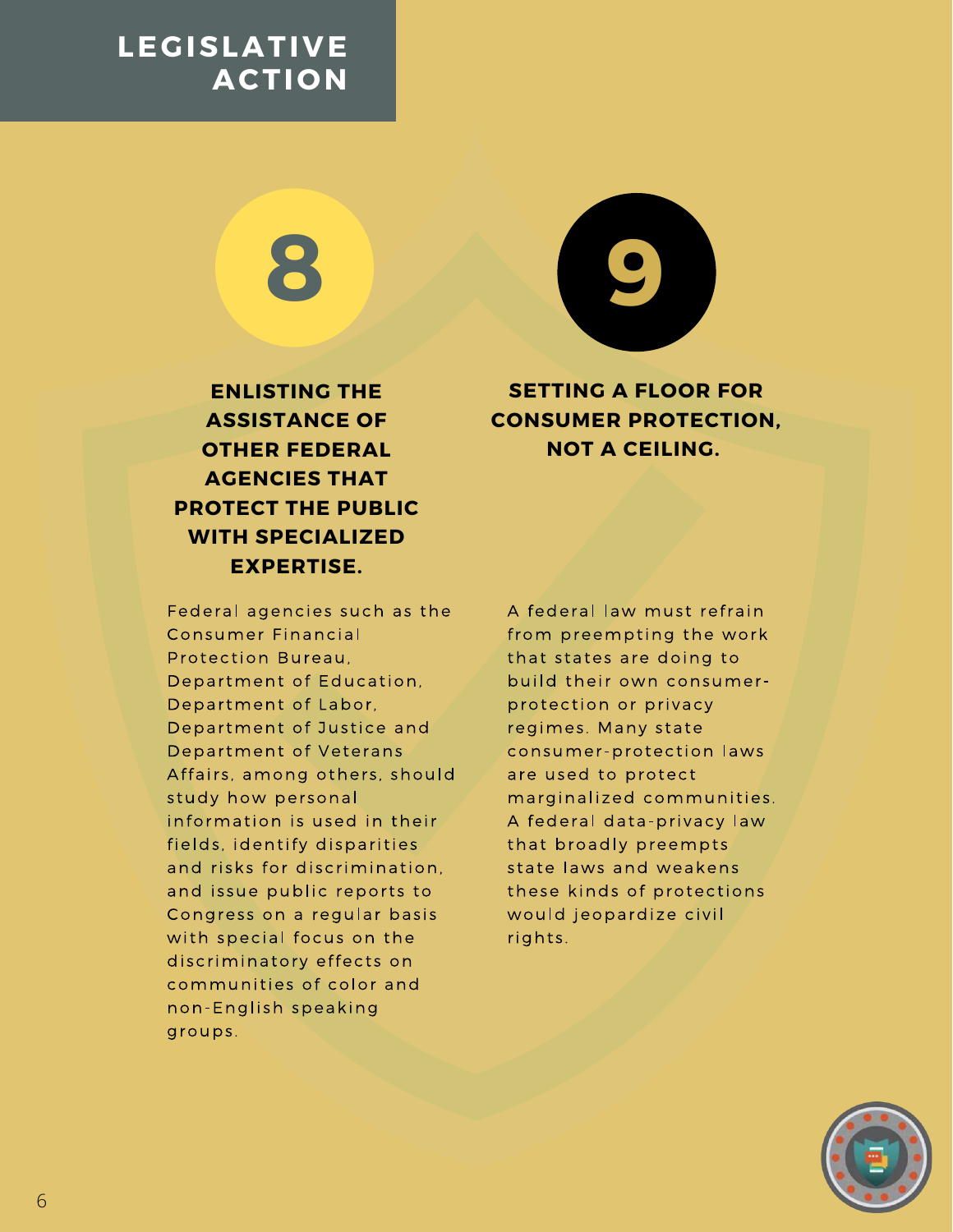Congress should pass legislation to tax digital advertising and direct those monies to support high-quality noncommercial and local journalism.

Local news can be a powerful antidote to the spread of disinformation. To fully combat the problems of disinformation, hate and other malign practices online, we must fund high-quality, local journalism and urge Congress to create a small percentage tax on the online advertising revenues of the largest online platforms.

For example, a 2% tax, could yield more than \$2 billion for a national endowment to support local news and information, including journalism by and serving people of color, non-English speakers, and other minority groups.\*



**\* Free Press'** *[Beyond Fixing Facebook](https://www.freepress.net/sites/default/files/2019-02/Beyond-Fixing-Facebook-Final_0.pdf)* **[paper](https://www.freepress.net/sites/default/files/2019-02/Beyond-Fixing-Facebook-Final_0.pdf) offers ideas on how Congress could institute a platform-advertising tax to support local journalism.**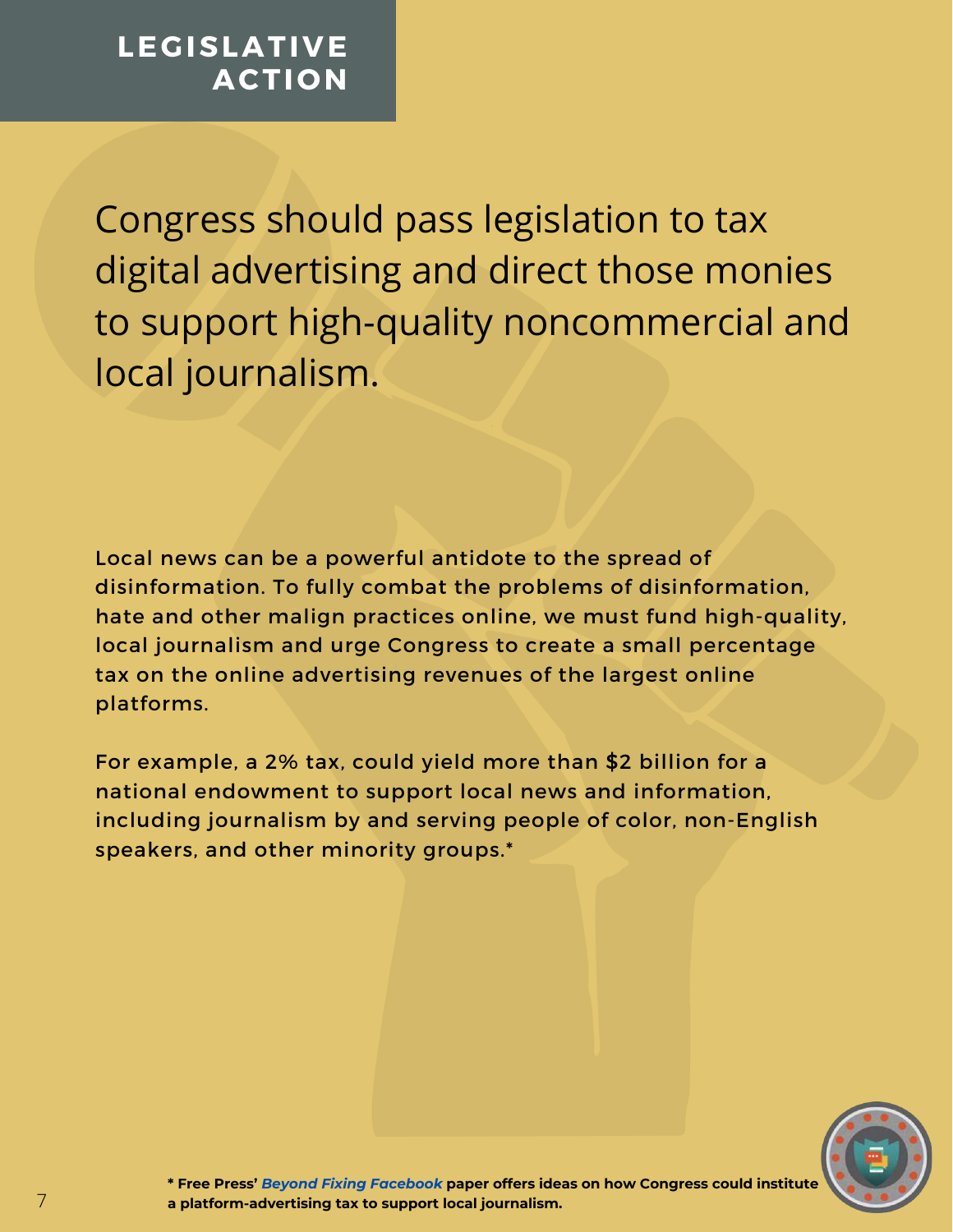# EXECUTIVE ACTION

## The Biden administration should leverage existing authorities to rein in disinformation.

**The administration should appoint a White House official** to coordinate interagency study and action on tech companies' civil-rights violations and other harmful data practices.

**The Federal Trade Commission should initiate a rulemaking** harmful data and algorithmic practices and prosecute discriminatory data practices and data-related abuses.

#### **The FCC should issue guidance pursuant to the broadcast-hoax**

rule warning broadcasters to refrain from airing inaccurate claims about the pandemic, a public-health emergency. The FCC's broadcast-hoax rule prohibits broadcasters from knowingly airing false information about a catastrophe if it's foreseeable that doing so would cause substantial harm.

The FCC should use this authority to stop the spread of deadly health disinformation. Before renewing broadcasters' licenses, the agency should evaluate whether licensees are adhering to their public-interest mandates.

**The Justice Department, FTC and other federal and state enforcement agencies should** apply antitrust law to stop tech giants' never-ending acquisition of new firms.

Agencies should stop the dominant platforms' monopoly abuses, collusion and other anticompetitive practices when and where they happen. Congress should ensure that the agencies are well funded.

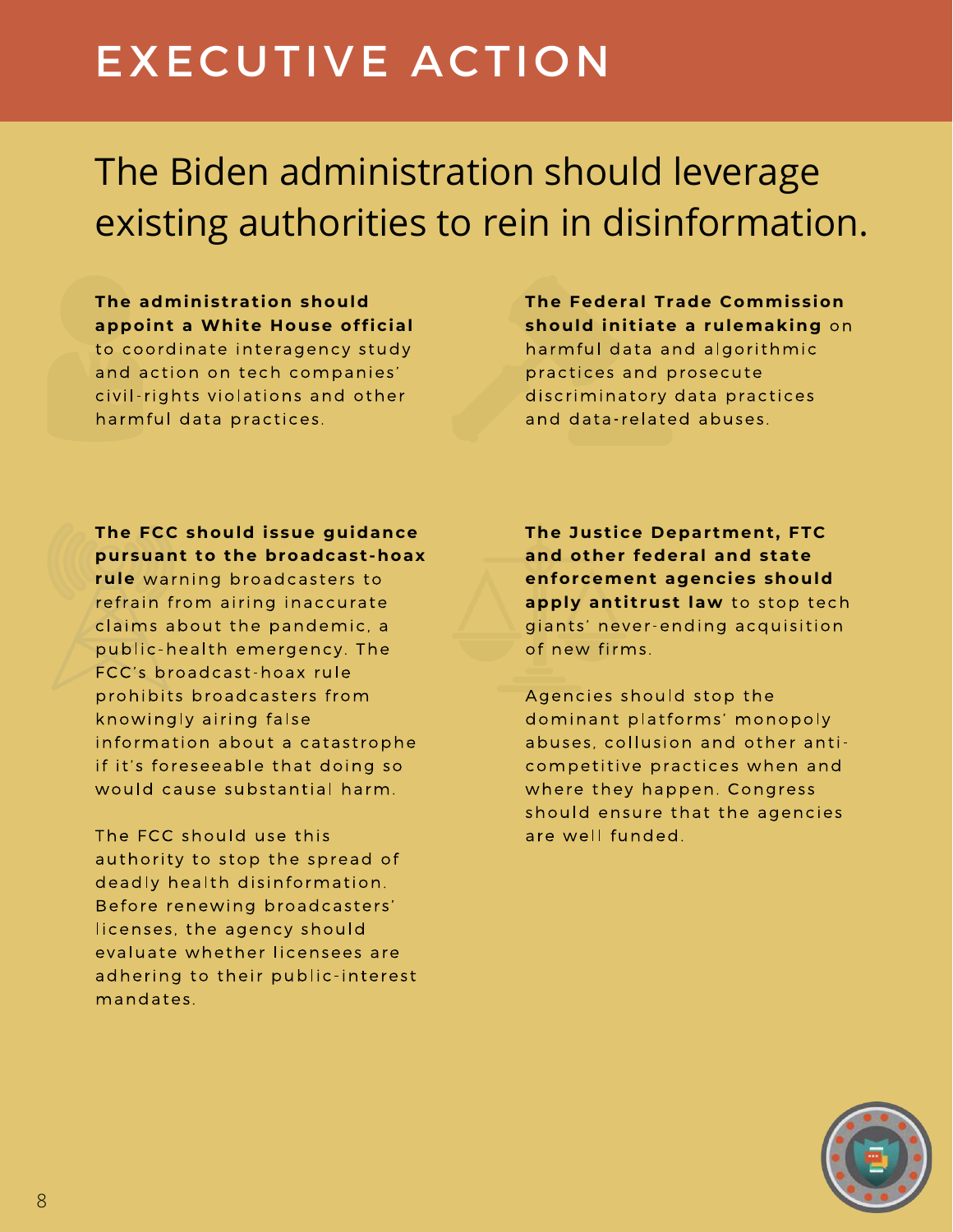# INTERNATIONAL ACTION

The United Nations should document and analyze the harms that disinformation has caused to historically-oppressed populations around the world, and set in place the building blocks for repair.

The U.N. should investigate the harms of disinformation across the world and the unique harms to Black, Indigenous, and brown people. Building on the 2021 report on disinformation by the Special Rapporteur on the promotion and protection of the right to freedom of opinion and expression made to the U.N. Human Rights Office of the High Commissioner, the U.N. should issue a full report on the harms caused by disinformation, with particular focus on the harms to Black, Indigenous, immigrant, and brown communities around the world.

In consultation with expert organizations, the full report should be accompanied by a set of recommended state policies for governments to consider adopting to stop the spread of disinformation. It should also suggest remedies for the harms people have already experienced.

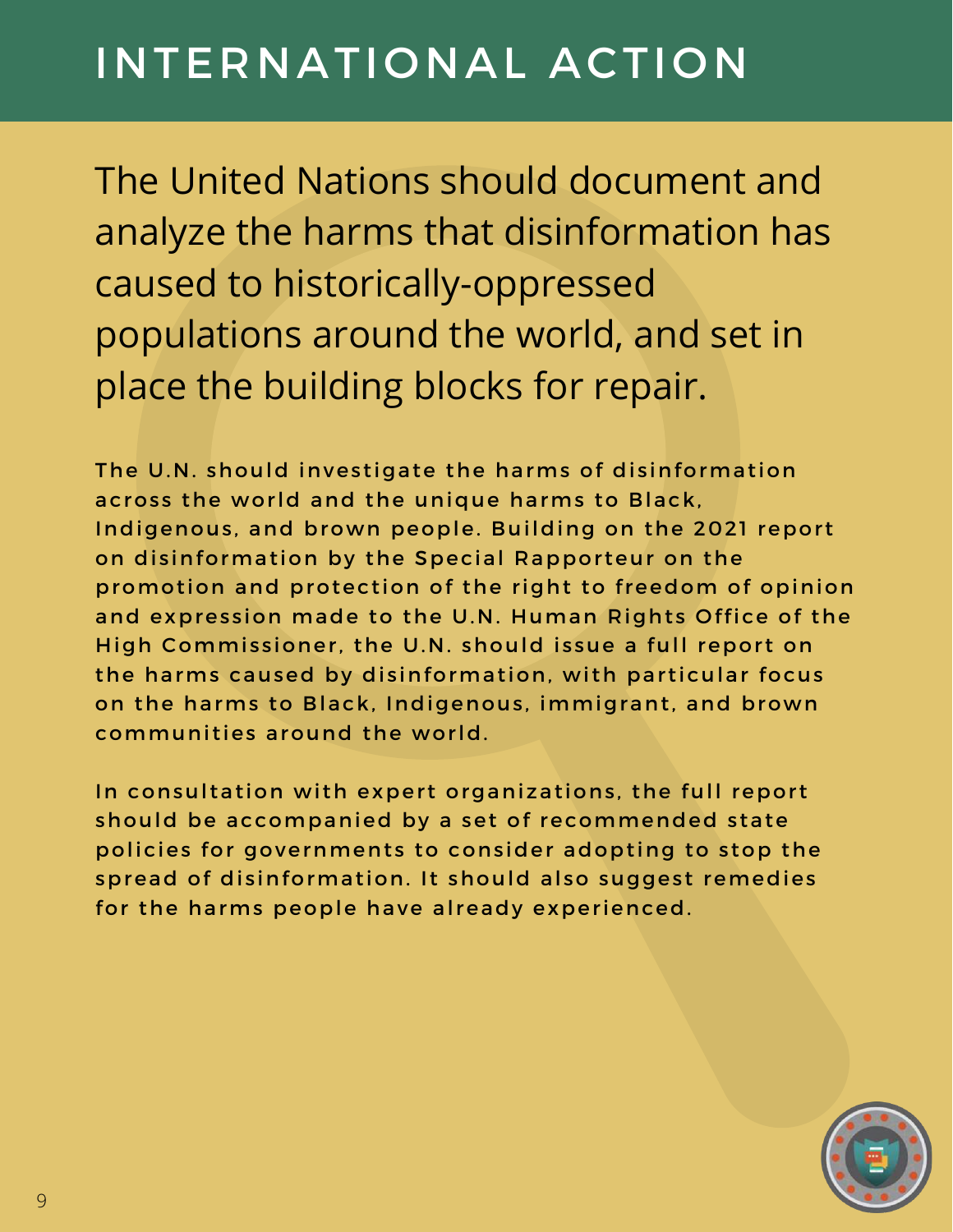#### **POLICY PLATFORM S I G N A T O R I E S**

The following organizations $^\star$  have signed on to the Disinfo Defense League policy platform:

Access Humboldt Access Now Arab American Institute Asian Americans Advancing Justice - AAJC Asian Pacific American Labor Alliance, AFL-CIO **Common Cause** Cybersecurity For Democracy De mos Detroit Community Technology Project Equality Labs Facebook Users Union Fight For The Future Free Press Action Global Exchange The Greenlining Institute Indian American Impact Instituto di Geopolitica Digitale Japanese American Citizens League **Kairos** Media Alliance Media Justice Miami Workers Center Mijente National Council of Asian Pacific Americans (NCAPA) New Georgia Project Noticias Para Inmigrantes OpenMIC People's Action ProgressNow New Mexico Public Good Projects **ReFrame** Rural Organizing Project Ultraviolet United We Dream Women's March